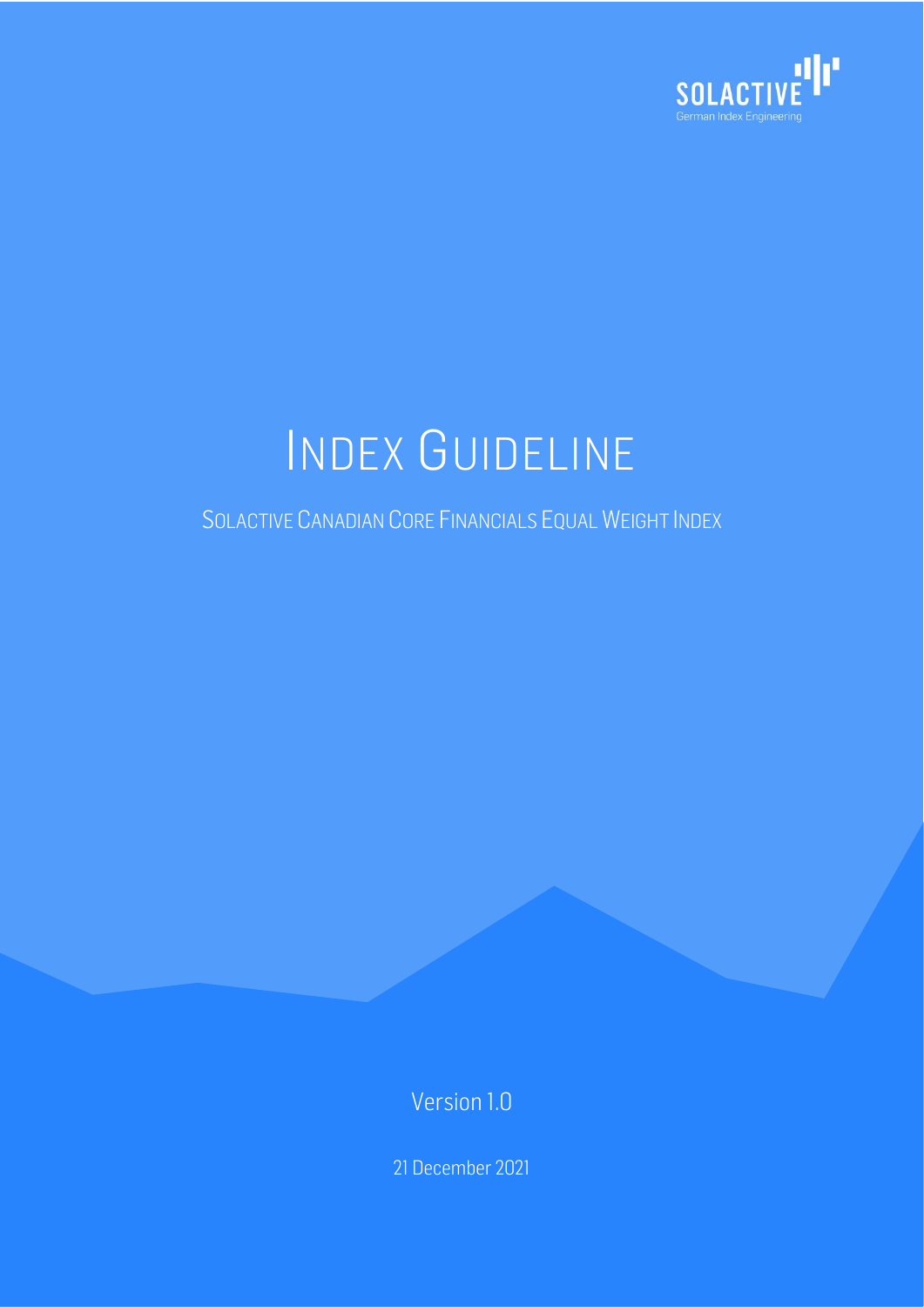### TABLE OF CONTENTS

| 1. |      |  |  |  |  |  |
|----|------|--|--|--|--|--|
|    | 1.1. |  |  |  |  |  |
|    | 1.2. |  |  |  |  |  |
|    | 1.3. |  |  |  |  |  |
|    | 1.4. |  |  |  |  |  |
|    | 1.5. |  |  |  |  |  |
| 2. |      |  |  |  |  |  |
|    | 2.1. |  |  |  |  |  |
|    | 2.2. |  |  |  |  |  |
|    | 2.3. |  |  |  |  |  |
| 3. |      |  |  |  |  |  |
|    | 3.1. |  |  |  |  |  |
|    | 3.2. |  |  |  |  |  |
| 4. |      |  |  |  |  |  |
|    | 4.1. |  |  |  |  |  |
|    | 4.2. |  |  |  |  |  |
|    | 4.3. |  |  |  |  |  |
|    | 4.4. |  |  |  |  |  |
|    | 4.5. |  |  |  |  |  |
|    | 4.6. |  |  |  |  |  |
| 5. |      |  |  |  |  |  |
|    | 5.1. |  |  |  |  |  |
|    | 5.2. |  |  |  |  |  |
|    | 5.3. |  |  |  |  |  |
|    | 5.4. |  |  |  |  |  |
|    | 5.5. |  |  |  |  |  |
| 6. |      |  |  |  |  |  |
| 7. |      |  |  |  |  |  |
|    |      |  |  |  |  |  |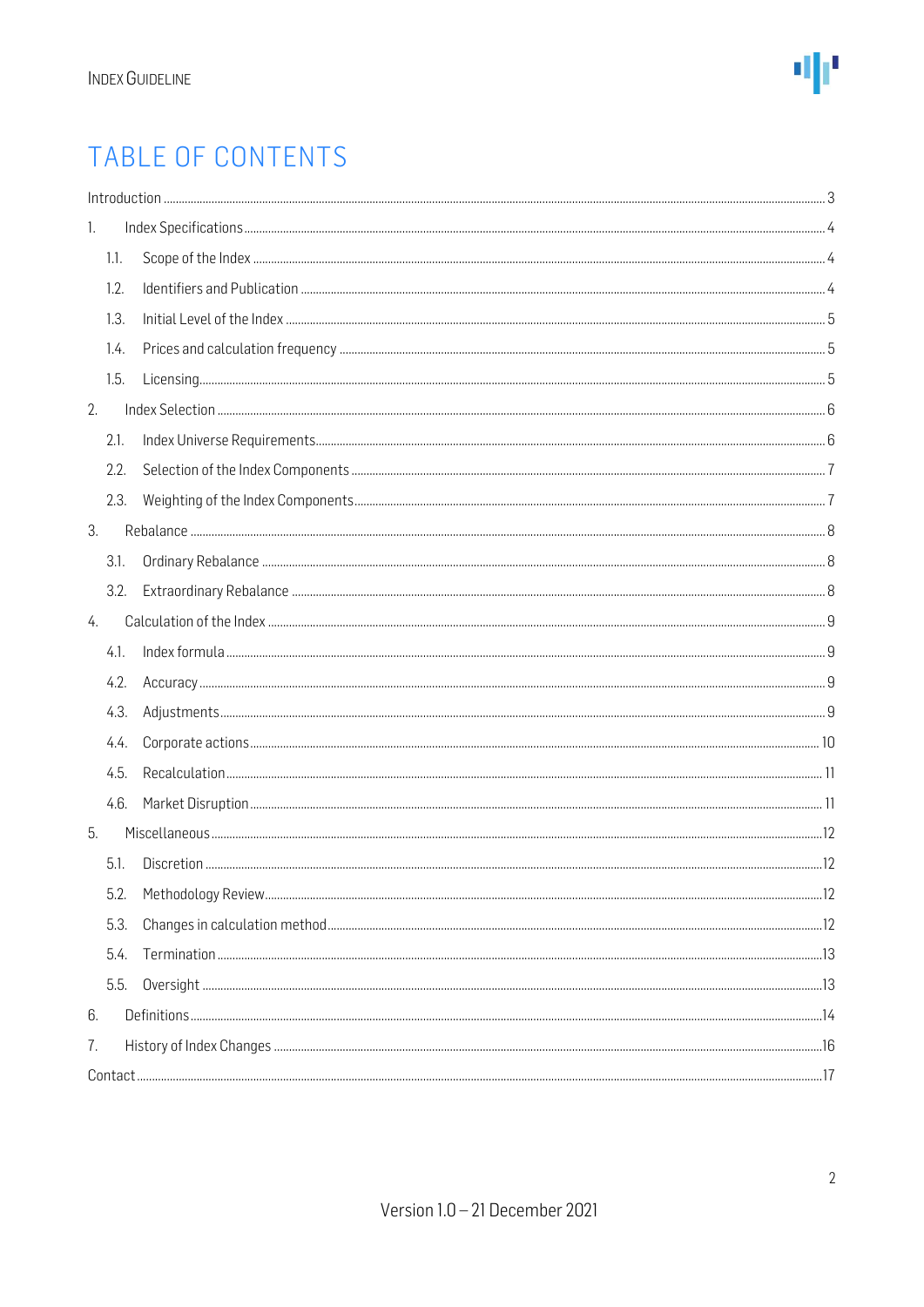### <span id="page-2-0"></span>INTRODUCTION

This document (the "GUIDELINE") is to be used as a quideline with regard to the composition, calculation and maintenance of the SOLACTIVE CANADIAN CORE FINANCIALS EQUAL WEIGHT INDEX (the "INDEX"). Any amendments to the rules made to the GUIDELINE are approved by the OVERSIGHT COMMITTEE specified in Section 5.5. The INDEX is owned, calculated, administered and published by Solactive AG ("SOLACTIVE") assuming the role as administrator (the "INDEX ADMINISTRATOR") under the Regulation (EU) 2016/1011 (the "BENCHMARK REGULATION" or "BMR"). The name "Solactive" is trademarked.

The text uses defined terms which are formatted with "SMALL CAPS". Such Terms shall have the meaning assigned to them as specified in Section 6 (Definitions).

The GUIDELINE and the policies and methodology documents referenced herein contain the underlying principles and rules regarding the structure and operation of the INDEX. SOLACTIVE does not offer any explicit or tacit guarantee or assurance, neither pertaining to the results from the use of the INDEX nor the level of the INDEX at any certain point in time nor in any other respect. SOLACTIVE strives to the best of its ability to ensure the correctness of the calculation. There is no obligation for SOLACTIVE – irrespective of possible obligations to issuers – to advise third parties, including investors and/or financial intermediaries, of any errors in the INDEX. The publication of the INDEX by SOLACTIVE does not constitute a recommendation for capital investment and does not contain any assurance or opinion of SOLACTIVE regarding a possible investment in a financial instrument based on this INDEX.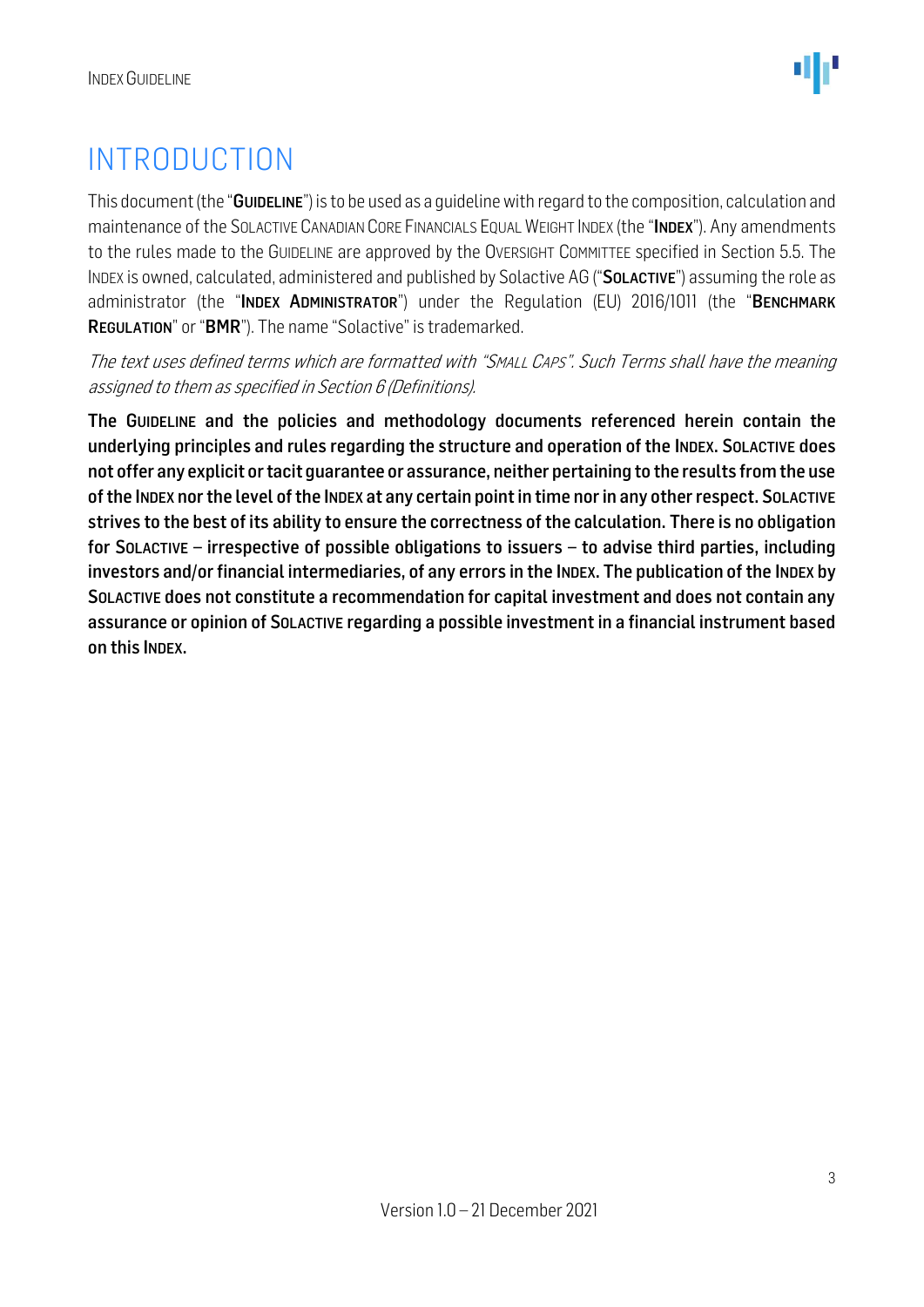### <span id="page-3-0"></span>1. INDEX SPECIFICATIONS

#### <span id="page-3-1"></span>1.1. SCOPE OF THE INDEX

| Category              | <b>Description</b>                                                                                                                                                                           |  |  |  |
|-----------------------|----------------------------------------------------------------------------------------------------------------------------------------------------------------------------------------------|--|--|--|
| Asset Class           | Equity                                                                                                                                                                                       |  |  |  |
| Strategy              | Equal representation of the 10 largest companies classified in the<br>Life/Health Insurance, Major Banks, Multi-Line Insurance or<br>Regional Banks industries in the Canadian stock market. |  |  |  |
| Regional Allocation   | Canada                                                                                                                                                                                       |  |  |  |
| Rebalancing Fee       | $- -$                                                                                                                                                                                        |  |  |  |
| Rebalancing Frequency | Quarterly                                                                                                                                                                                    |  |  |  |

#### <span id="page-3-2"></span>1.2. IDENTIFIERS AND PUBLICATION

The INDEX is published under the following identifiers:

| <b>Name</b>                                                  | <b>ISIN</b>  | <b>Currency</b> | <b>Type</b> | <b>RIC</b> | <b>BBG</b><br>ticker |
|--------------------------------------------------------------|--------------|-----------------|-------------|------------|----------------------|
| SOLACTIVE CANADIAN CORE FINANCIALS<br>EQUAL WEIGHT INDEX PR  | DE000SL0EWK9 | CAD             | $PR*$       | .SOCAFINP  | $- -$                |
| SOLACTIVE CANADIAN CORE FINANCIALS<br>EQUAL WEIGHT INDEX NTR | DE000SL0EWL7 | CAD             | $NTR*$      | .SOCAFINN  |                      |
| SOLACTIVE CANADIAN CORE FINANCIALS<br>EQUAL WEIGHT INDEX TR  | DE000SL0EWM5 | CAD             | $GTR*$      | .SOCAFINT  |                      |

\*PR, NTR, GTR means that the Index is calculated as price return, net total return, and gross total return Index as described in the Equity Index Methodology, which is available on the SOLACTIVE website[: https://www.solactive.com/documents/equity-index-methodology/](https://www.solactive.com/documents/equity-index-methodology/)

The INDEX is published on the website of the INDEX ADMINISTRATOR [\(www.solactive.com\)](http://www.solactive.com/) and is, in addition, available via the price marketing services of Boerse Stuttgart GmbH and may be distributed to all of its affiliated vendors. Each vendor decides on an individual basis as to whether it will distribute or display the INDEX via its information systems.

Any publication in relation to the INDEX (e.g. notices, amendments to the GUIDELINE) will be available at the website of the INDEX ADMINISTRATOR: [https://www.solactive.com/news/announcements/.](https://www.solactive.com/news/announcements/)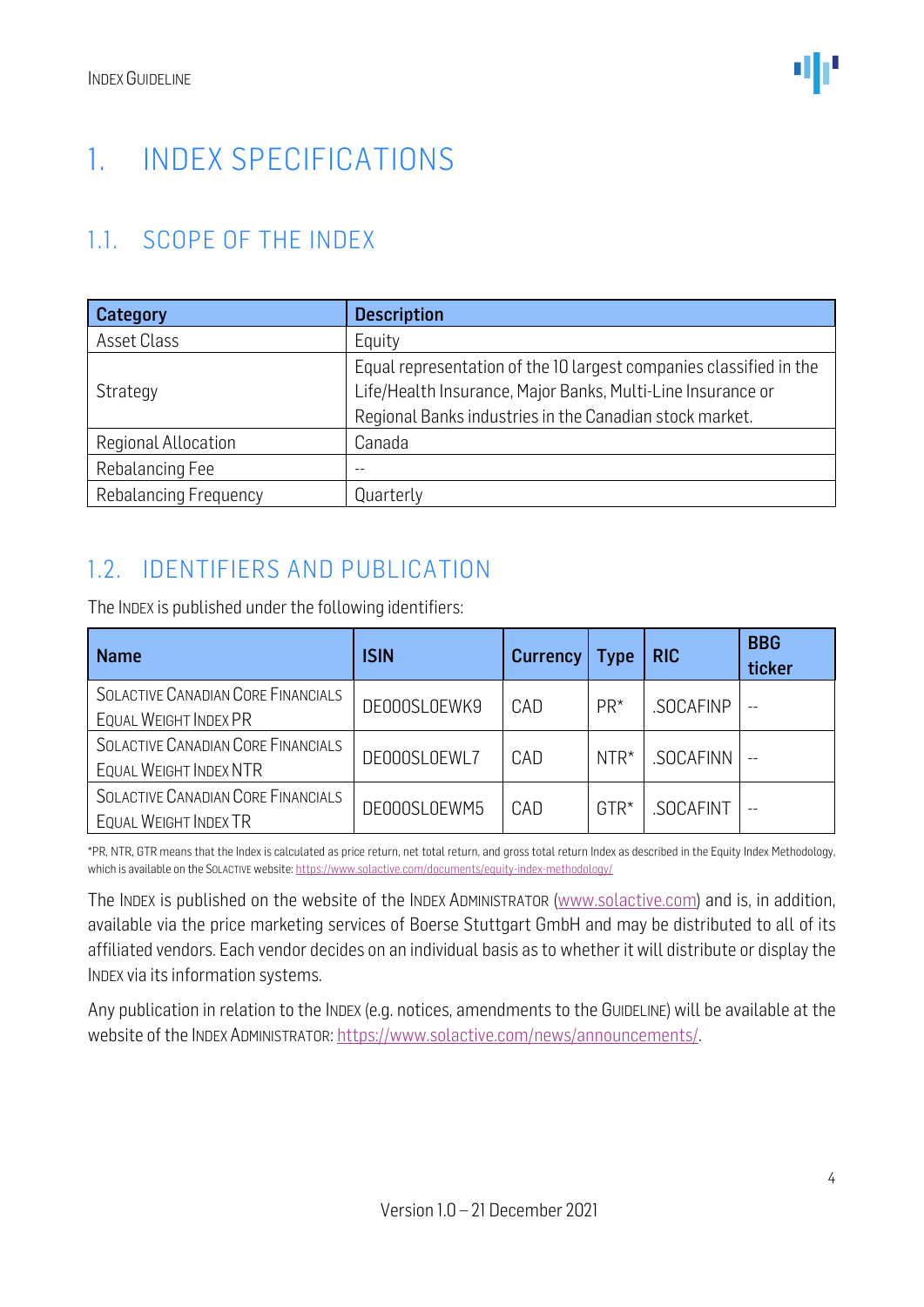

#### <span id="page-4-0"></span>1.3. INITIAL LEVEL OF THE INDEX

The initial level of the INDEX on the 07/02/2007, the START DATE, is 1000. Historical values from the 22/12/2021, the LIVE DATE, will be recorded in accordance with Article 8 of the BMR. Levels of the INDEX published for a period prior to the LIVE DATE have been back-tested.

#### <span id="page-4-1"></span>1.4. PRICES AND CALCULATION FREQUENCY

The level of the INDEX is calculated on each CALCULATION DAY from 09:30 a.m. to 04:50 p.m. EST based on the TRADING PRICES on the EXCHANGES on which the INDEX COMPONENTS are listed. TRADING PRICES of INDEX COMPONENTS not listed in the INDEX CURRENCY are converted using the current Intercontinental Exchange (ICE) spot foreign exchange rate. Should there be no current TRADING PRICE for an INDEXCOMPONENT, the later of: (i) the most recent CLOSING PRICE; or (ii) the last available TRADING PRICE for the preceding TRADING DAY is used in the calculation.

In addition to the intraday calculation a closing level of the INDEX for each CALCULATION DAY is also calculated. This closing level is based on the CLOSING PRICES for the INDEX COMPONENTS on the respective EXCHANGES on which the INDEX COMPONENTS are listed. The CLOSING PRICES of INDEX COMPONENTS not listed in the INDEX CURRENCY are converted using the 04:00 p.m. London time WM Fixing quoted by Reuters. If there is no 04:00 p.m. London time WM Fixing for the relevant CALCULATION DAY, the last available 04:00 p.m. London time WM Fixing will be used for the closing level calculation.

#### <span id="page-4-2"></span>1.5. LICENSING

Licenses to use the INDEX as the underlying value for financial instruments, investment funds and financial contracts may be issued to stock exchanges, banks, financial services providers and investment houses by SOLACTIVE.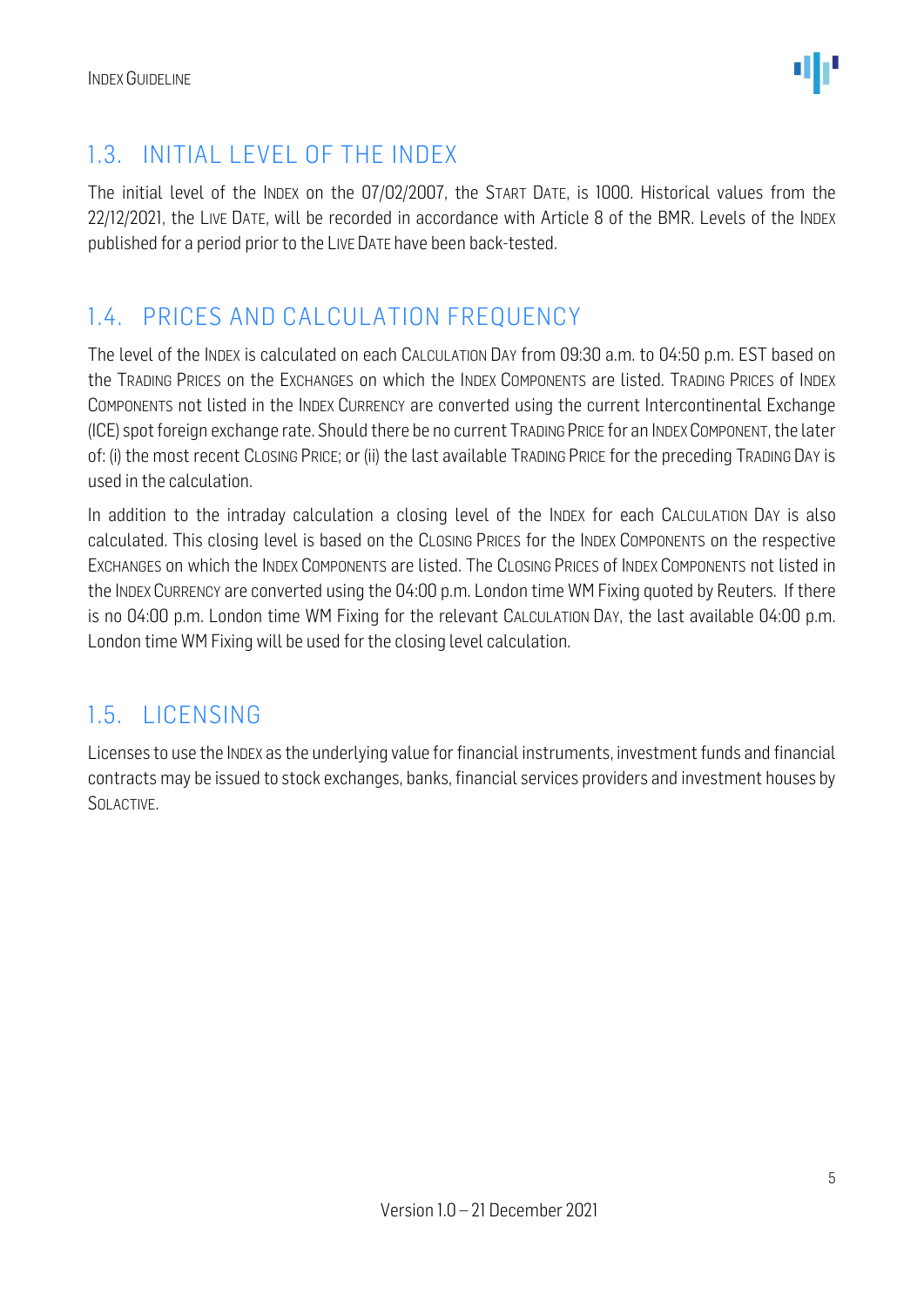### <span id="page-5-0"></span>2. INDEX SELECTION

On each SELECTION DAY, the INDEX ADMINISTRATOR will revise the composition of the INDEX.

In a first step, the INDEX ADMINISTRATOR determines the INDEX UNIVERSE in accordance with Section 2.1. The INDEX UNIVERSE comprises all those financial instruments which fulfill the INDEX UNIVERSE REQUIREMENTS (as specified in Section 2.1) and will constitute a starting pool from which the components of the INDEX will be selected. Based on this INDEX UNIVERSE, the new composition of the INDEX will be determined by applying the rules outlined in Section 2.2.

Each new INDEX COMPONENT will be assigned a weight as described in Section 2.3.

#### <span id="page-5-1"></span>2.1. INDEX UNIVERSE REQUIREMENTS

The INDEX UNIVERSE is comprised of all financial instruments which fulfill the below requirements (the "INDEX UNIVERSE REQUIREMENTS"):

First, all securities that are part/ component of the **INDEX UNIVERSE** of the Solactive Canada Broad Market Index PR (ISIN: DE000SLA4973), on a SELECTION DAY, are eligible for inclusion.

Second, companies must be classified in one of the following industries according to the FactSet Standard Classification:

- $>$  Life/Health Insurance
- $>$  Major Banks
- $>$  Multi-Line Insurance
- $\geq$  Regional Banks

Additionally, eligible securities must fulfill the following further criteria:

- $\ge$  If a company has more than one share class included in the INDEX UNIVERSE, only the most liquid share class is selected. Liquidity is defined as the minimum of the 1-month and 6-months AVERAGE DAILY VALUE TRADED prior to and including the SELECTION DAY.
- $\geq$  If a company is a DUAL LISTED COMPANY, only the most liquid security is selected. Liquidity is defined as the minimum of the 1-month and 6-months AVERAGE DAILY VALUE TRADED prior to and including the SELECTION DAY.

The determination of the INDEX UNIVERSE is fully rule-based and the INDEX ADMINISTRATOR cannot make any discretionary decisions.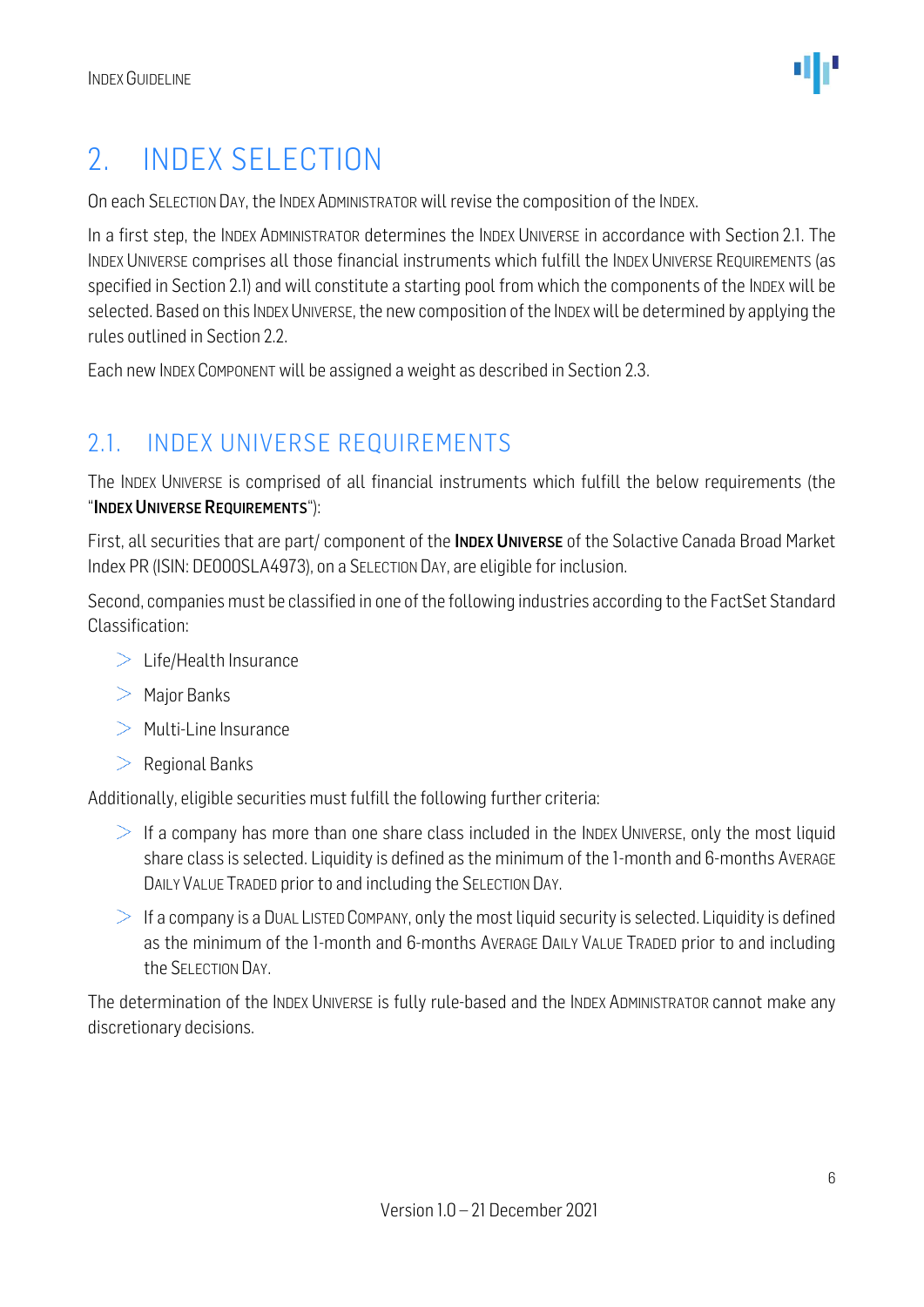

#### <span id="page-6-0"></span>2.2. SELECTION OF THE INDEX COMPONENTS

Based on the INDEX UNIVERSE, the initial composition of the INDEX as well as any selection for an ordinary rebalance is determined on the SELECTION DAY in accordance with the following rules (the "INDEX COMPONENT REQUIREMENTS"):

- 1. Securities in the INDEX UNIVERSE are sorted by FREE FLOAT MARKET CAPITALIZATION in descending order. Each security is assigned a rank based on the position in the sorted list, e.g., the security with the highest FREE FLOAT MARKET CAPITALIZATION is assigned rank 1.
- 2. All securities ranked in the top 8 are selected as INDEX COMPONENTS
- 3. Current INDEX COMPONENTS with a rank from 9 to 12 are added to the INDEX until the total number of securities in the INDEX reaches 10.
- 4. If the total number of securities is still below 10 after the previous steps, the highest-ranking securities are added to the INDEX until 10 securities are reached.

The selection of the INDEX COMPONENTS is fully rule-based and the INDEX ADMINISTRATOR cannot make any discretionary decision.

#### <span id="page-6-1"></span>2.3. WEIGHTING OF THE INDEX COMPONENTS

On each SELECTION DAY each INDEX COMPONENT is assigned an equal weight.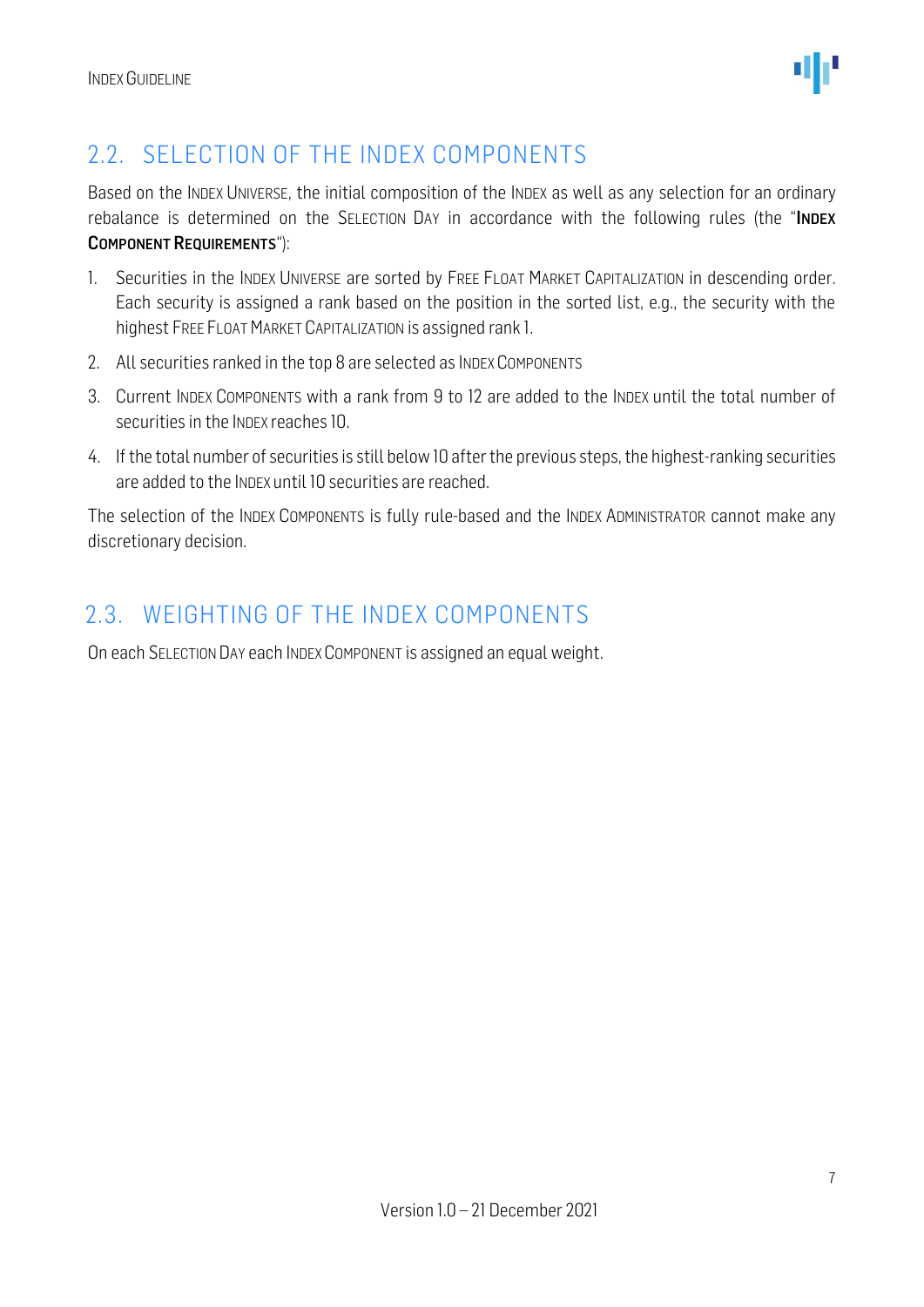### <span id="page-7-0"></span>3. REBALANCE

#### <span id="page-7-1"></span>3.1. ORDINARY REBALANCE

In order to reflect the new selection of the INDEX COMPONENTS determined on the SELECTION DAY (in accordance with Section 2.1 and 2.2) the INDEX is adjusted on the REBALANCE DAY after CLOSE OF BUSINESS.

This is carried out by implementing the weights as determined on the SELECTION DAY.

For more information on the rebalance procedure please refer to the Equity Index Methodology, which is incorporated by reference and available on the Solactive website: [https://www.solactive.com/documents/equity-index-methodology/.](https://www.solactive.com/documents/equity-index-methodology/)

SOLACTIVE will publish any changes made to the INDEX COMPONENTS with sufficient notice before the REBALANCE DAY on the SOLACTIVE website under the section "Announcement", which is available at [https://www.solactive.com/news/announcements/.](https://www.solactive.com/news/announcements/)

#### <span id="page-7-2"></span>3.2. EXTRAORDINARY REBALANCE

The INDEX is not rebalanced extraordinarily.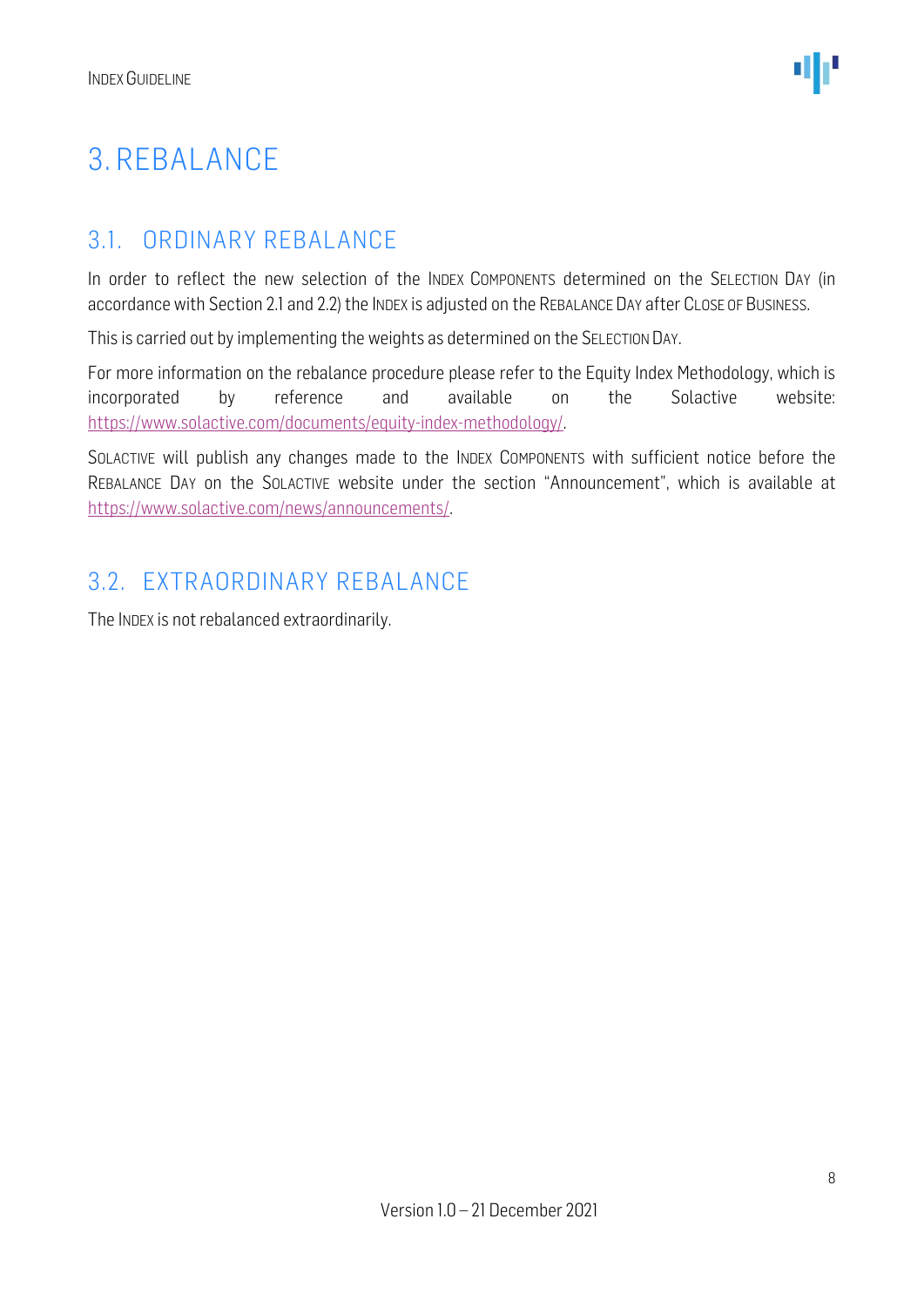### <span id="page-8-0"></span>4. CALCULATION OF THE INDEX

#### <span id="page-8-1"></span>4.1. INDEX FORMULA

The INDEX is calculated as a price return, net total return, and gross total return Index.

The calculation is performed according to the Equity Index Methodology, which is available on the SOLACTIVE website: [https://www.solactive.com/documents/equity-index-methodology/.](https://www.solactive.com/documents/equity-index-methodology/) The standard index formula stipulates that the level of the INDEX changes based on the change of the prices of its INDEX COMPONENTS taking into account their weight in the INDEX and any currency conversion in case the price of an INDEX COMPONENT is quoted in a currency other than the INDEX CURRENCY.

Any dividends or other distributions are reinvested back into the INDEX COMPONENT paying the dividend or other distribution at the opening of the effective date (the so called ex-date) of the payment of such dividend or other distribution.

A more detailed description of the mechanics of the index calculation formula can be found in the Equity Index Methodology under Section 1.2.

#### <span id="page-8-2"></span>4.2. ACCURACY

The level of the INDEXwill be rounded to two decimal places. TRADING PRICES and foreign exchange rates will be rounded to six decimal places.

#### <span id="page-8-3"></span>4.3. ADJUSTMENTS

Under certain circumstances, an adjustment of the INDEX may be necessary between two regular REBALANCE DAYS. Such adjustment has to be made if a corporate action (as specified in Section 4.4 below) in relation of an INDEX COMPONENT occurs. Such adjustment may have to be done in relation to an INDEX COMPONENT and/or may also affect the number of INDEX COMPONENTS and/or the weighting of certain INDEX COMPONENTS and will be made in compliance with the Solactive Equity Index Methodology, which is incorporated by reference and available on the SOLACTIVE website: [https://www.solactive.com/documents/equity-index-methodology/.](https://www.solactive.com/documents/equity-index-methodology/)

SOLACTIVE will announce the INDEX adjustment giving a notice period of at least two TRADING DAYS (with respect to the affected INDEX COMPONENT) on the SOLACTIVE website under the Section "Announcements", which is available at https://www.solactive.com/news/announcements/. The INDEX adjustments will be implemented on the effective day specified in the respective notice.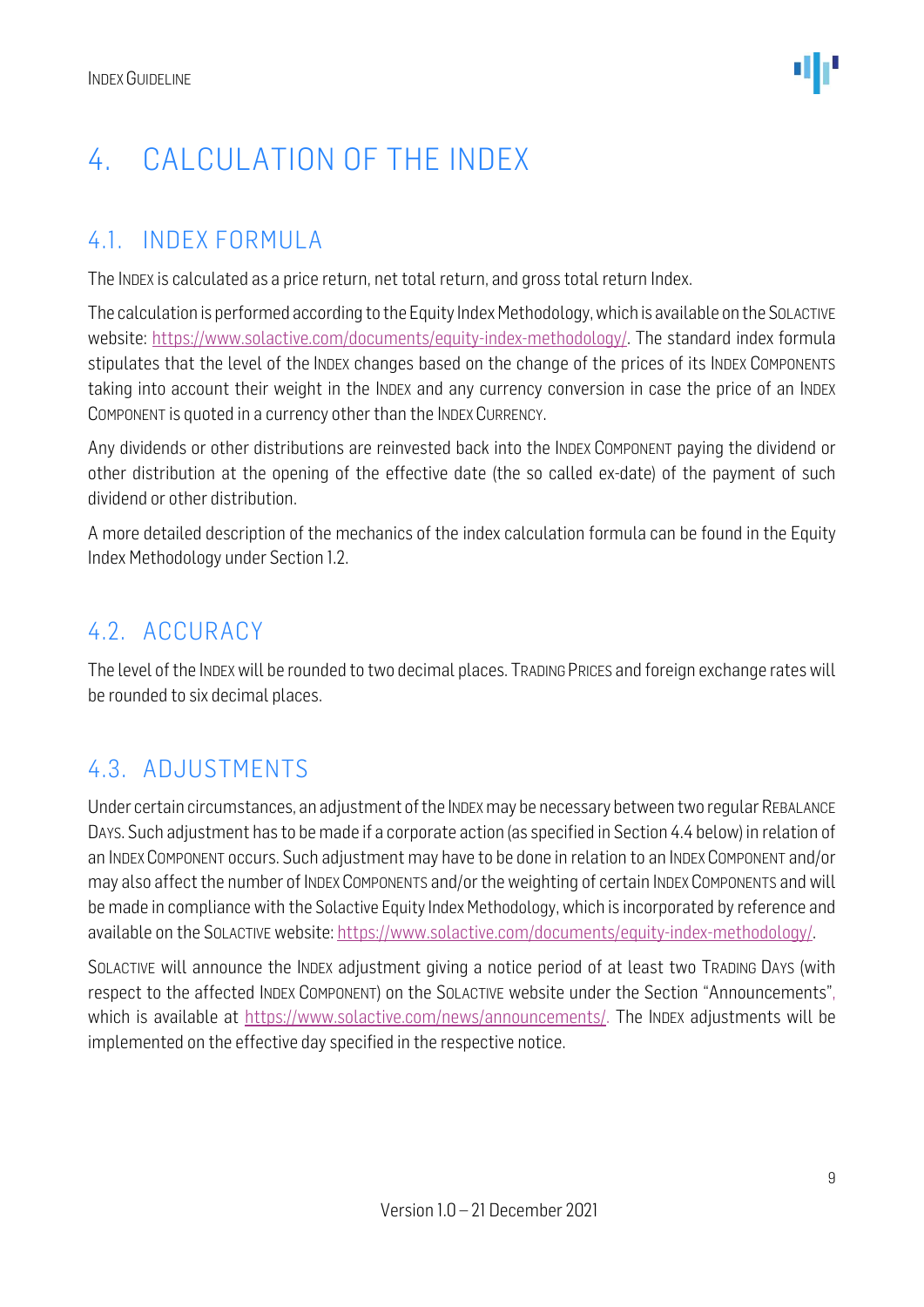

#### <span id="page-9-0"></span>4.4. CORPORATE ACTIONS

As part of the INDEX maintenance SOLACTIVE will consider various events - also referred to as corporate actions –which result in an adjustment to the INDEX between two regular REBALANCE DAYS. Such events have a material impact on the price, weighting or overall integrity of INDEX COMPONENTS. Therefore, they need to be accounted for in the calculation of the INDEX. Corporate actions will be implemented from the cum-day to the ex-day of the corporate action, so that the adjustment to the INDEX coincides with the occurrence of the price effect of the respective corporate action.

Adjustments to the INDEX to account for corporate actions will be made in compliance with the Equity Index Methodology, which is available on the SOLACTIVE website: [https://www.solactive.com/documents/equity](https://www.solactive.com/documents/equity-index-methodology/)[index-methodology/.](https://www.solactive.com/documents/equity-index-methodology/) This document contains for each corporate action a brief definition and specifies the relevant adjustment to the INDEX variables.

While SOLACTIVE aims at creating and maintaining its methodology for treatment of corporate actions as generic and transparent as possible and in line with regulatory requirements, it retains the right in accordance with the Equity Index Methodology to deviate from these standard procedures in case of any unusual or complex corporate action or if such a deviation is made to preserve the comparability and representativeness of the INDEX over time.

SOLACTIVE considers following, but not conclusive, list of corporate actions as relevant for INDEX maintenance:

- $\geq$  Cash Distributions (e.g. payment of a dividend)
- $>$  Stock distributions (e.g. payment of a dividend in form of additional shares)
- $>$  Stock distributions of another company (e.g. payment of a dividend in form of additional shares of another company (e.g. of a subsidiary))
- $>$  Share splits (company's present shares are divided and therefore multiplied by a given factor)
- $\geq$  Reverse splits (company's present shares are effectively merged)
- $>$  Capital increases (such as issuing additional shares)
- $>$  Share repurchases (a company offer its shareholders the option to sell their shares to a fixed price)
- $>$  Spin-offs (the company splits its business activities into two or more entities and distributes new equity shares in the created entities to the shareholders of the former entity)
- $>$  Mergers & Acquisitions (transaction in which the ownership of a company (or other business organizations) are transferred or consolidated with other entities, e.g. fusion of two or more separate companies into one entity)
- $\geq$  Delistings (company's shares are no longer publicly traded at a stock exchange)
- $>$  Nationalization of a company (effective control of a legal entity is taken over by a state)
- $>$  Insolvency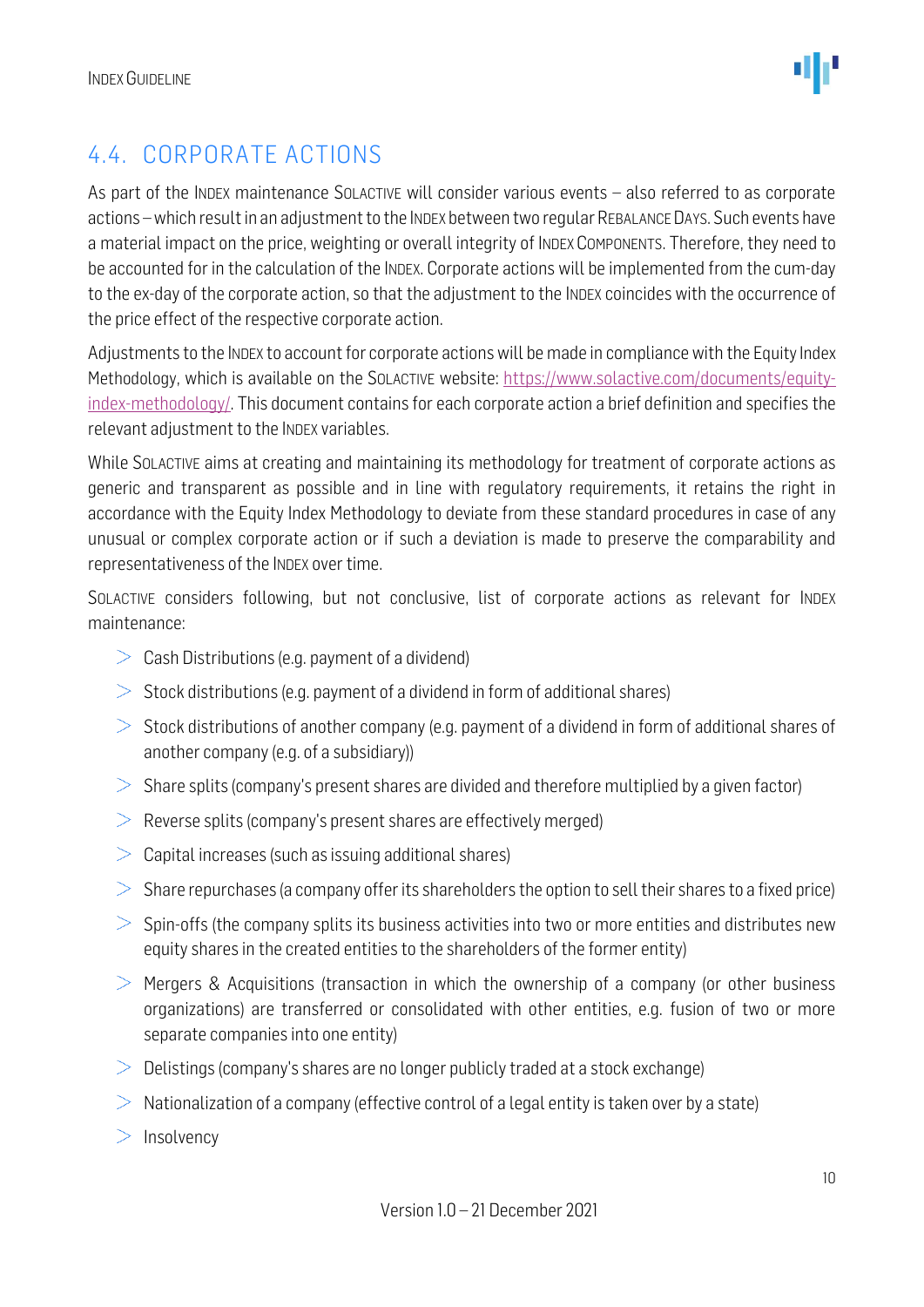#### <span id="page-10-0"></span>4.5. RECALCULATION

SOLACTIVE makes the greatest possible efforts to accurately calculate and maintain its indices. However, errors in the determination process may occur from time to time for variety reasons (internal or external) and therefore, cannot be completely ruled out. SOLACTIVE endeavors to correct all errors that have been identified within a reasonable period of time. The understanding of "a reasonable period of time" as well as the general measures to be taken are generally depending on the underlying and is specified in the Solactive Correction Policy, which is incorporated by reference and available on the SOLACTIVE website: [https://www.solactive.com/documents/correction-policy/.](https://www.solactive.com/documents/correction-policy/)

#### <span id="page-10-1"></span>4.6. MARKET DISRUPTION

In periods of market stress SOLACTIVE calculates its indices following predefined and exhaustive arrangements as described in the Solactive Disruption Policy, which is incorporated by reference and available on the SOLACTIVE website: [https://www.solactive.com/documents/disruption-policy/.](https://www.solactive.com/documents/disruption-policy/) Such market stress can arise due to a variety of reasons, but generally results in inaccurate or delayed prices for one or more INDEXCOMPONENTS. The determination of the INDEXmay be limited or impaired at times of illiquid or fragmented markets and market stress.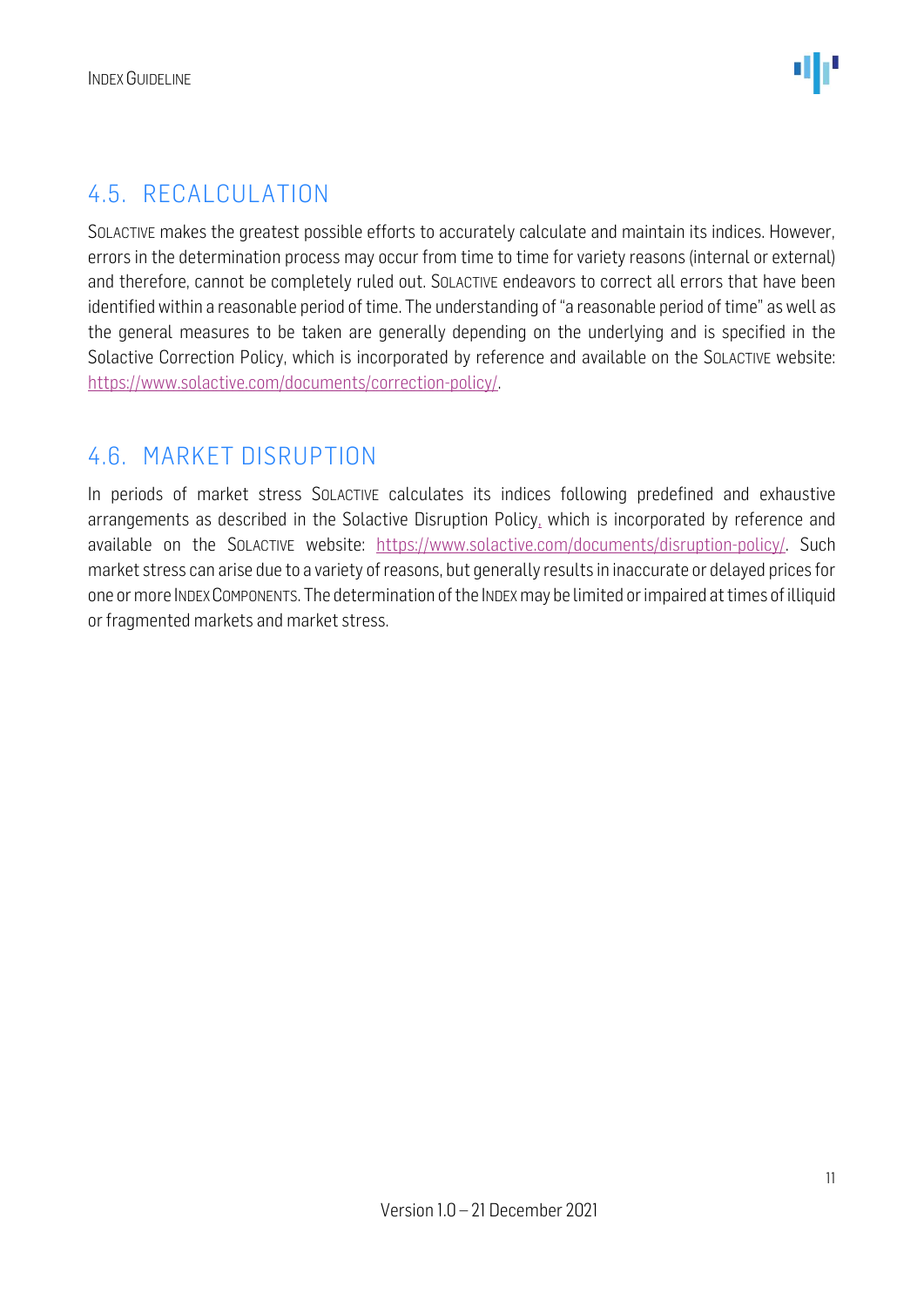### <span id="page-11-0"></span>5. MISCELLANEOUS

#### <span id="page-11-1"></span>5.1. DISCRETION

Any discretion which may need to be exercised in relation to the determination of the INDEX (for example the determination of the INDEX UNIVERSE (if applicable), the selection of the INDEX COMPONENTS (if applicable) or any other relevant decisions in relation to the INDEX) shall be made in accordance with strict rules regarding the exercise of discretion or expert judgement.

#### <span id="page-11-2"></span>5.2. METHODOLOGY REVIEW

The methodology of the INDEX is subject to regular review, at least annually. In case a need of a change of the methodology has been identified within such review (e.g. if the underlying market or economic reality has changed since the launch of the INDEX, i.e. if the present methodology is based on obsolete assumptions and factors and no longer reflects the reality as accurately, reliably and appropriately as before), such change will be made in accordance with the Solactive Methodology Policy, which is incorporated by reference and available on the SOLACTIVE website: [https://www.solactive.com/documents/methodology-policy/.](https://www.solactive.com/documents/methodology-policy/)

Such change in the methodology will be announced on the SOLACTIVE website under the Section "Announcement", which is available at https://www.solactive.com/news/announcements/. The date of the last amendment of this INDEX is contained in this GUIDELINE.

#### <span id="page-11-3"></span>5.3. CHANGES IN CALCULATION METHOD

The application by the INDEX ADMINISTRATOR of the method described in this document is final and binding. The INDEXADMINISTRATOR shall apply the method described above for the composition and calculation of the INDEX. However, it cannot be excluded that the market environment, supervisory, legal and financial or tax reasons may require changes to be made to this method. The INDEX ADMINISTRATOR may also make changes to the terms and conditions of the INDEX and the method applied to calculate the INDEX that it deems to be necessary and desirable in order to prevent obvious or demonstrable error or to remedy, correct or supplement incorrect terms and conditions. The INDEX ADMINISTRATOR is not obliged to provide information on any such modifications or changes. Despite the modifications and changes, the INDEX ADMINISTRATOR will take the appropriate steps to ensure a calculation method is applied that is consistent with the method described above.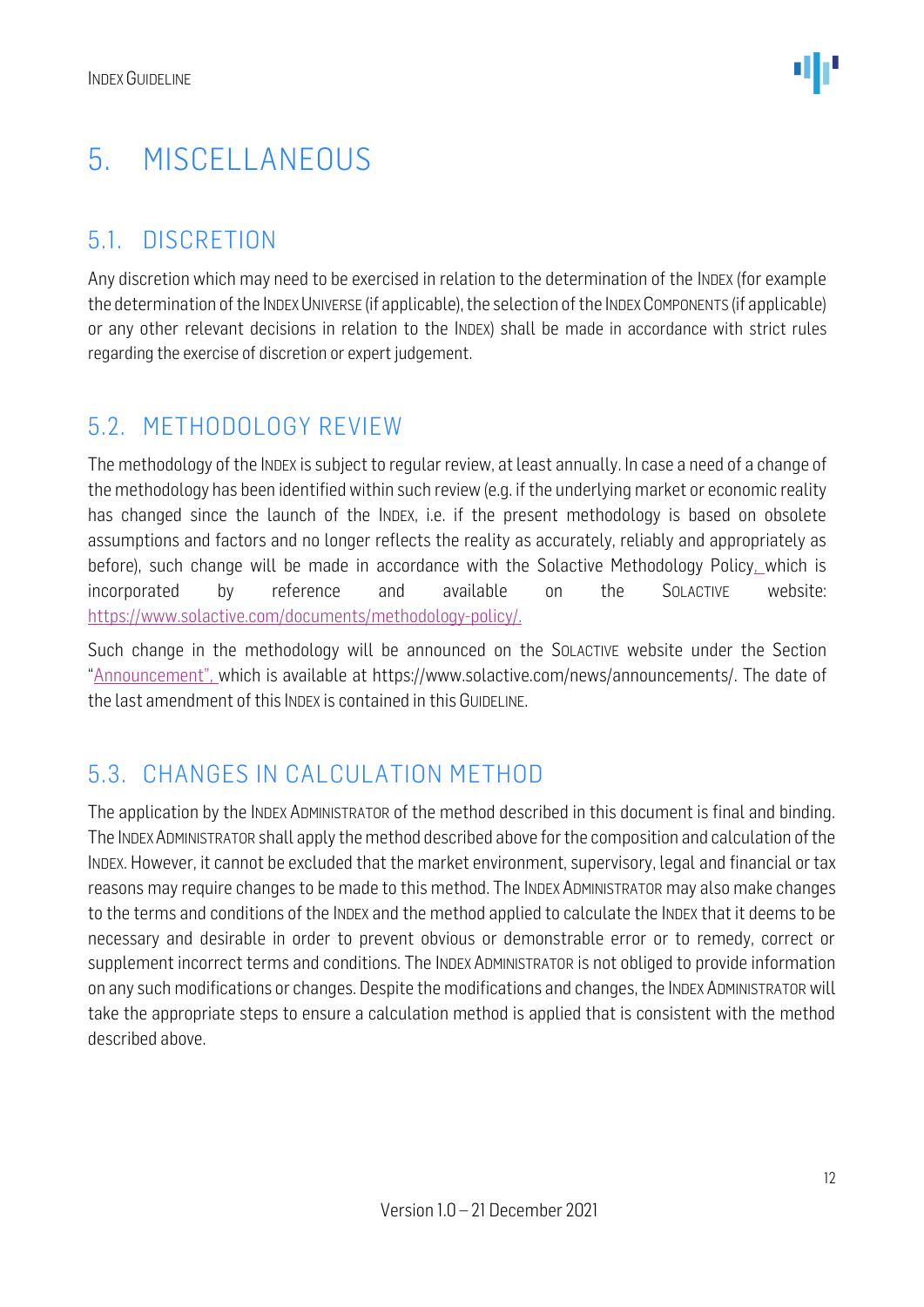

#### <span id="page-12-0"></span>5.4. TERMINATION

SOLACTIVE makes the greatest possible efforts to ensure the resilience and continued integrity of its indices over time. Where necessary, SOLACTIVE follows a clearly defined and transparent procedure to adapt Index methodologies to changing underlying markets (see Section 5.2 "Methodology Review") in order to maintain continued reliability and comparability of the indices. Nevertheless, if no other options are available the orderly cessation of the INDEX may be indicated. This is usually the case when the underlying market or economic reality, which an index is set to measure or to reflect, changes substantially and in a way not foreseeable at the time of inception of the index, the index rules, and particularly the selection criteria, can no longer be applied coherently or the index is no longer used as the underlying value for financial instruments, investment funds and financial contracts.

SOLACTIVE has established and maintains clear guidelines on how to identify situations in which the cessation of an index is unavoidable, how stakeholders are to be informed and consulted and the procedures to be followed for a termination or the transition to an alternative index. Details are specified in the Solactive Termination Policy, which is incorporated by reference and available on the SOLACTIVE website: [https://www.solactive.com/documents/termination-policy/.](https://www.solactive.com/documents/termination-policy/)

#### <span id="page-12-1"></span>5.5. OVERSIGHT

An oversight committee composed of staff from SOLACTIVE and its subsidiaries (the "OVERSIGHT COMMITTEE") is responsible for decisions regarding any amendments to the rules of the INDEX. Any such amendment, which may result in an amendment of the GUIDELINE, must be submitted to the OVERSIGHT COMMITTEE for prior approval and will be made in compliance with the [Methodology](http://methodology/) Policy, which is available on the SOLACTIVE website: [https://www.solactive.com/documents/methodology-policy/.](https://www.solactive.com/documents/methodology-policy/)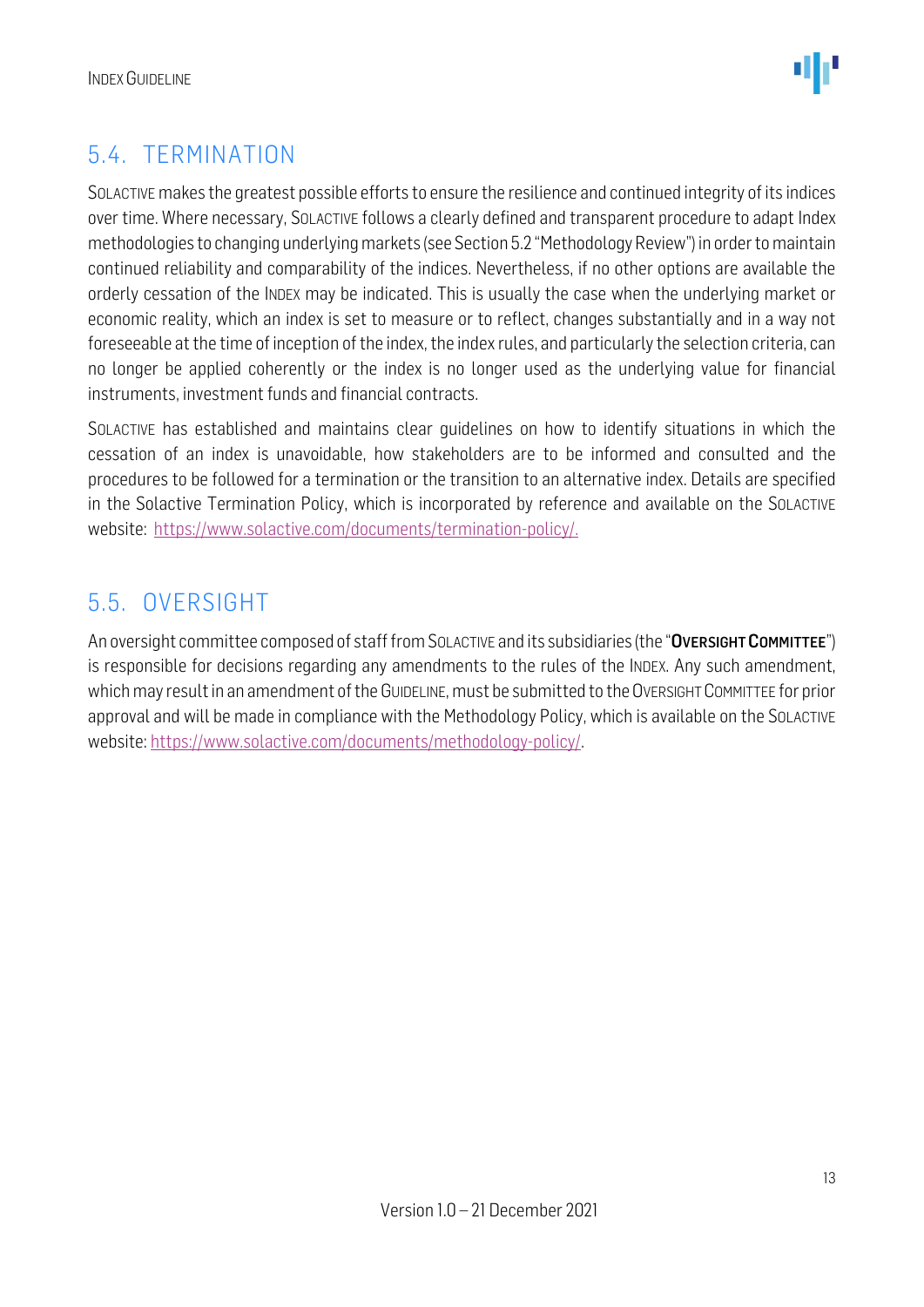### <span id="page-13-0"></span>6. DEFINITIONS

"AVERAGE DAILY VALUE TRADED" means, in respect of an INDEX COMPONENT, the sum of DAILY VALUE TRADED over the specified period divided by the number of TRADING DAYS that fall in the specified period.

"BENCHMARK REGULATION" shall have the meaning as defined in Section "Introduction".

"BMR" shall have the meaning as defined in Section "Introduction".

"BUSINESS DAY" is every weekday from Monday to Friday.

"CALCULATION DAY" is every weekday from Monday to Friday. A day on which the Toronto Stock Exchange is not open for general business is not a CALCULATION DAY.

"CLOSE OF BUSINESS" is the calculation time of the closing level of the INDEX as outlined in Section 1.4.

The "CLOSING PRICE" in respect of an INDEX COMPONENT and a TRADING DAY is a security's final regular-hours TRADING PRICE published by the EXCHANGE and determined in accordance with the EXCHANGE regulations. If the EXCHANGE has no or has not published a CLOSING PRICE in accordance with the EXCHANGE rules for an INDEX COMPONENT, the last TRADING PRICE will be used.

"DAILY VALUE TRADED" means, in respect of an INDEX COMPONENT and a TRADING DAY, the product of (i) the CLOSING PRICE of such INDEX COMPONENT and (ii) the volume traded (measured as a number of shares) of such INDEX COMPONENT on the EXCHANGE during such TRADING DAY.

A "DUAL LISTED COMPANY"is a corporate structure in which two corporations function as a single operating business through a legal equalization agreement, but retain separate legal identities and stock exchange listings.

"EXCHANGE" is with respect to the INDEX and every INDEX COMPONENT, the respective exchange where the INDEX COMPONENT has its listing as determined in accordance with the rules in Section 2.

The "FREE FLOAT" is with regard to each of the securities in the INDEX UNIVERSE on a SELECTION DAY the share class-specific fraction of the total number of shares of such share class issued that are available for trading by market participants and not locked-in by long term holders, as sourced from data vendors.

The "FREE FLOAT MARKET CAPITALIZATION" is with regard to each of the securities in the INDEX UNIVERSE on a SELECTION DAY the share class-specific free float market capitalization. It is calculated as the multiplication of the shares outstanding in FREE FLOAT (as sourced from data vendors) with the CLOSE PRICE of the share class as of the respective SELECTION DAY.

"GUIDELINE" shall have the meaning as defined in Section "Introduction".

"INDEX" shall have the meaning as defined in Section "Introduction".

"INDEX ADMINISTRATOR" shall have the meaning as defined in Section "Introduction".

"INDEX COMPONENT" is each security reflected in the INDEX.

"INDEX COMPONENT REQUIREMENTS" shall have the meaning as defined in Section 2.2.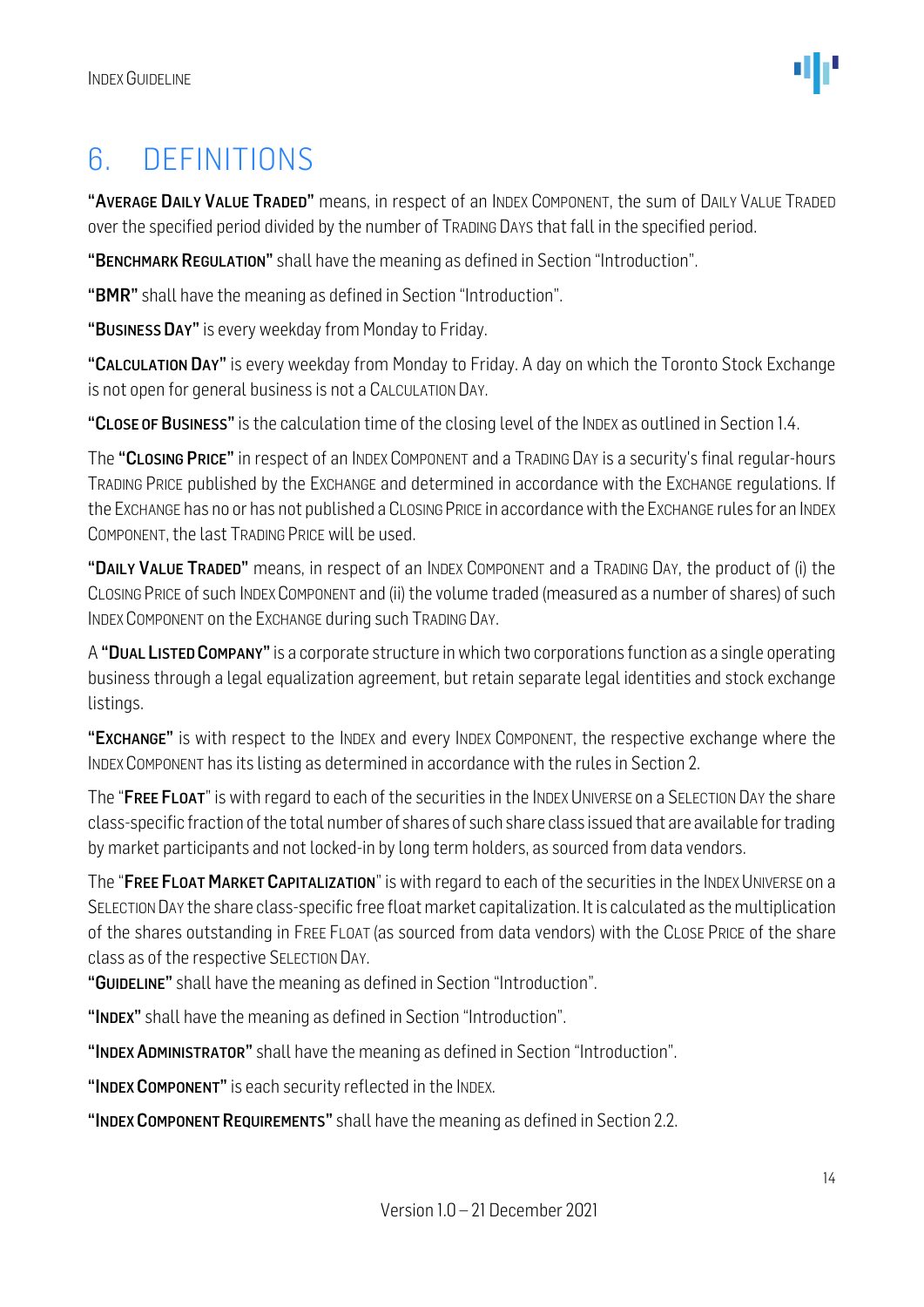"INDEX CURRENCY" is the currency specified in the column "Currency" in the table in Section 1.2.

"INDEX UNIVERSE REQUIREMENTS" shall have the meaning as defined in Section 2.1.

"INDEX UNIVERSE" is the sum of all financial instruments which fulfill the INDEX UNIVERSE REQUIREMENTS.

"LIVE DATE" shall have the meaning as defined in Section 1.3.

"OVERSIGHT COMMITTEE" shall have the meaning as defined in Section 5.5.

"REBALANCE DAY" is the close of the first Wednesday in February, May, August, and November that is also a CALCULATION DAY according to the definition in this document. In case that day is not a CALCULATION DAY, the REBALANCE DAY will be the following CALCULATION DAY.

"SELECTION DAY" is 10 CALCULATION DAYS before the REBALANCE DAY.

"SOLACTIVE" shall have the meaning as defined in Section "Introduction".

"START DATE" shall have the meaning as defined in Section 1.3.

"TRADING DAY" is with respect to an INDEX COMPONENT included in the INDEX at the REBALANCE DAY and every INDEXCOMPONENT included in the INDEX at the CALCULATION DAY immediately following the REBALANCE DAY (for clarification: this provision is intended to capture the TRADING DAYS for the securities to be included in the INDEX as new INDEX COMPONENTS with close of trading on the relevant EXCHANGE on the REBALANCE DAY) a day on which the relevant EXCHANGE is open for trading (or a day that would have been such a day if a market disruption had not occurred), excluding days on which trading may be ceased prior to the scheduled EXCHANGE closing time and days on which the EXCHANGE is open for a scheduled shortened period. The INDEX ADMINISTRATOR is ultimately responsible as to whether a certain day is a TRADING DAY.

The "TRADING PRICE" in respect of an INDEX COMPONENT and a TRADING DAY is the most recent published price at which the INDEX COMPONENT was traded on the respective EXCHANGE.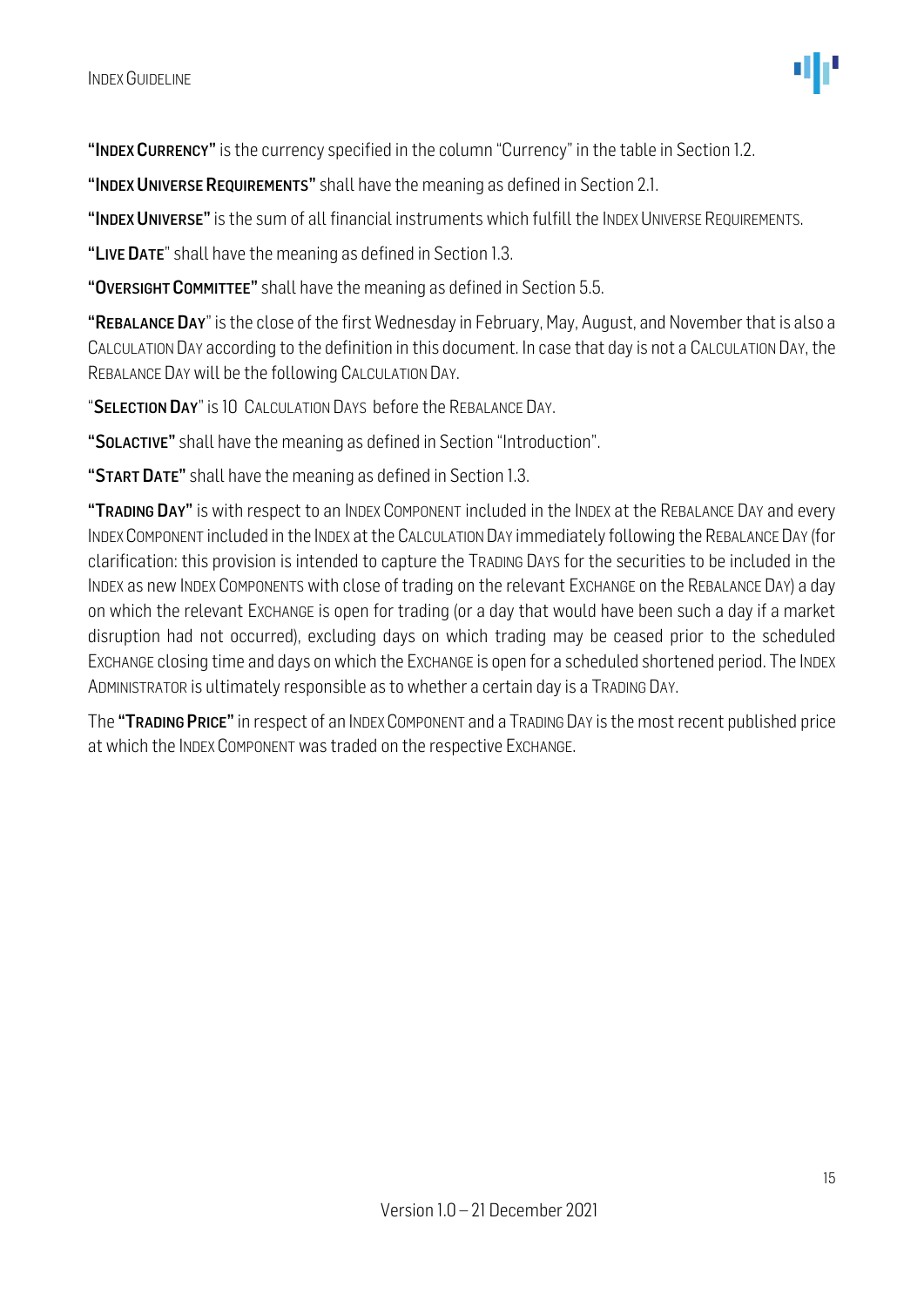### <span id="page-15-0"></span>7. HISTORY OF INDEX CHANGES

| <b>Version</b> | <b>Date</b>      | <b>Description</b>        |
|----------------|------------------|---------------------------|
|                | 21 December 2021 | Index Guideline creation. |